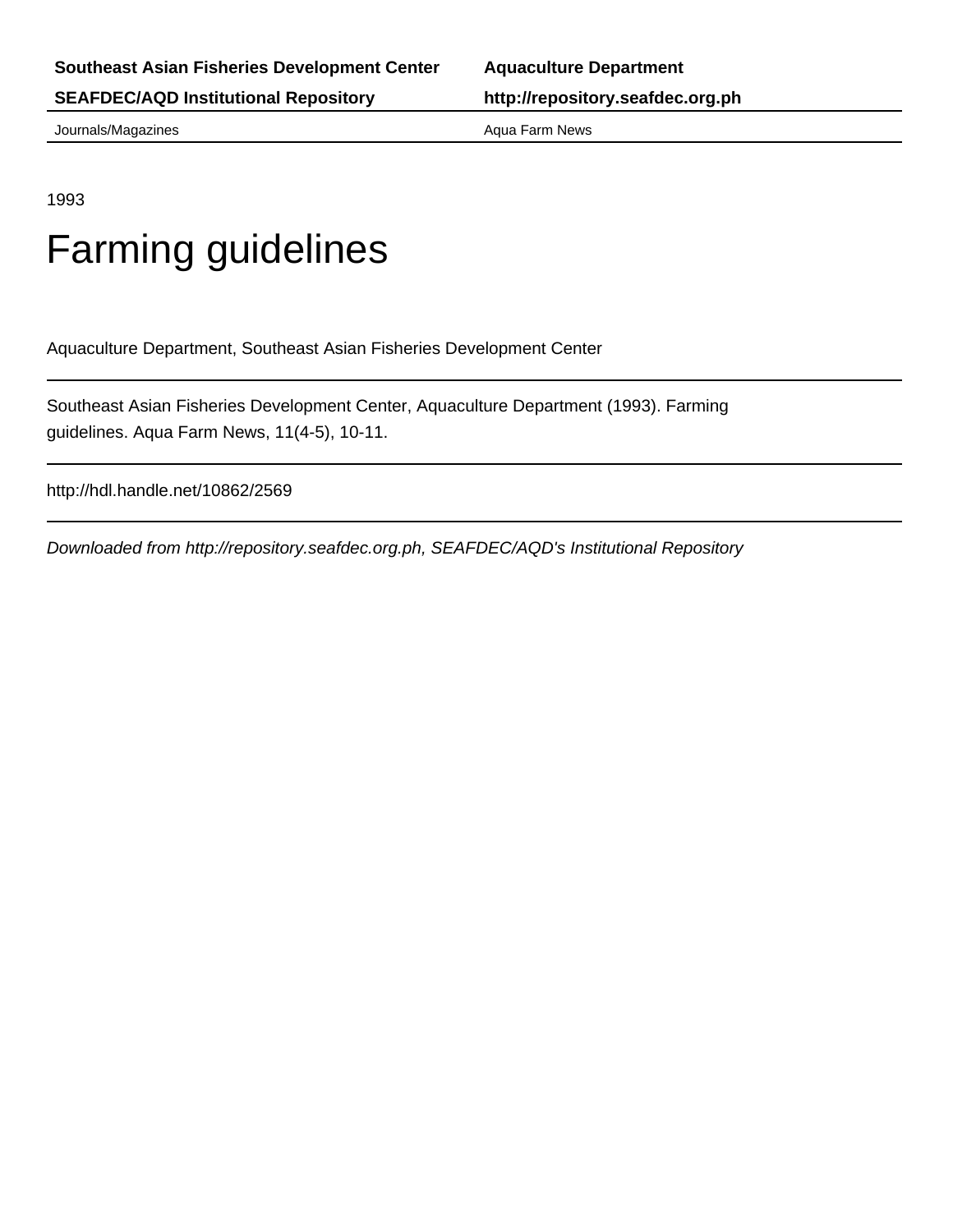# *Farming guidelines*

#### **Seaweed farming**

Seaweeds are marine algae used for food, or that produce agar, agrums, algin, carrageenan, or other extracts of commercial value. Some of the most important seaweeds in the Philippines are: *Gracilaria* (gulaman dagat), *Caulerpa* (lato), *Euchema* (guso), and *Porphyra* (gamet).

No person, partnership, association, corporation, or cooperative shall gather seaweed in restricted areas without a license. Licenses can be issued to:

- Citizens of the Philippines
- Duly-registered partnerships, associations, or corporations that have at least 60% of capital stock belonging to Filipinos
- Duly-registered cooperatives

*Size of seaweed farm:* Not more than 1 hectare for individuals, and not more than 30 ha for partnerships, associations, corporations, or cooperatives. These limits may be changed depending on (1) the financial capacity and qualification of the applicant; (2) the socioeconomic importance of the project or industry in the locality; and (3) other applications for a license in the locality.

*Location of seaweed farm.* No seaweed farm may be established within 60 meters of another. Farms should not obstruct navigation.

*Duration of license*: Not to exceed ten years for farming seaweed, 1 year forgathering seaweed, and six months for gratuitious permits. Licenses may be renewed.

*- FAO 146, Series of 1983*

#### **Fishponds**

Persons who have been issued 1-year fishpond permits and 10-year fishpond lease agreements can apply for a 25-year fishpond lease agreement.

• The lessee determines the leased area, submits a development plan for the fishpond, and pays the rent. (Rental was P300 per ha in 1992, P600 in 1993, and P1,000 in 1994 and following years.) The lessee must introduce improvements in the area within 180 days, develop 50% of the area within three years, and completely develop the remaining within 5 years.

- Fishponds may not interfere with free navigation in any river or stream adjoining or flowing through the area nor impede the rise and ebb of the tide to and from the interior of the swamps.
- The lessee must exclude from the proposed fishpond a strip of land 40 m wide from the adjoining river or banks of streams. This strip must remain forested or, if denuded, must be planted with appropriate mangrove species to prevent bank erosion.



*The Forestry Code, PD 705, requires pond owners to retain or plant a mangrove green beIt 20-100 m wide around the ponds.*

- The lessee reports on the fishpond's development, operation and production. The government is allowed to inspect or verify the records.
- The lessee is not allowed to sub-lease the contracted area without the approval of the government.
- The lessee assumes responsibility for any injury or destruction in the area which may be caused by the development or operation of the fishpond.

*Continued next page ...*